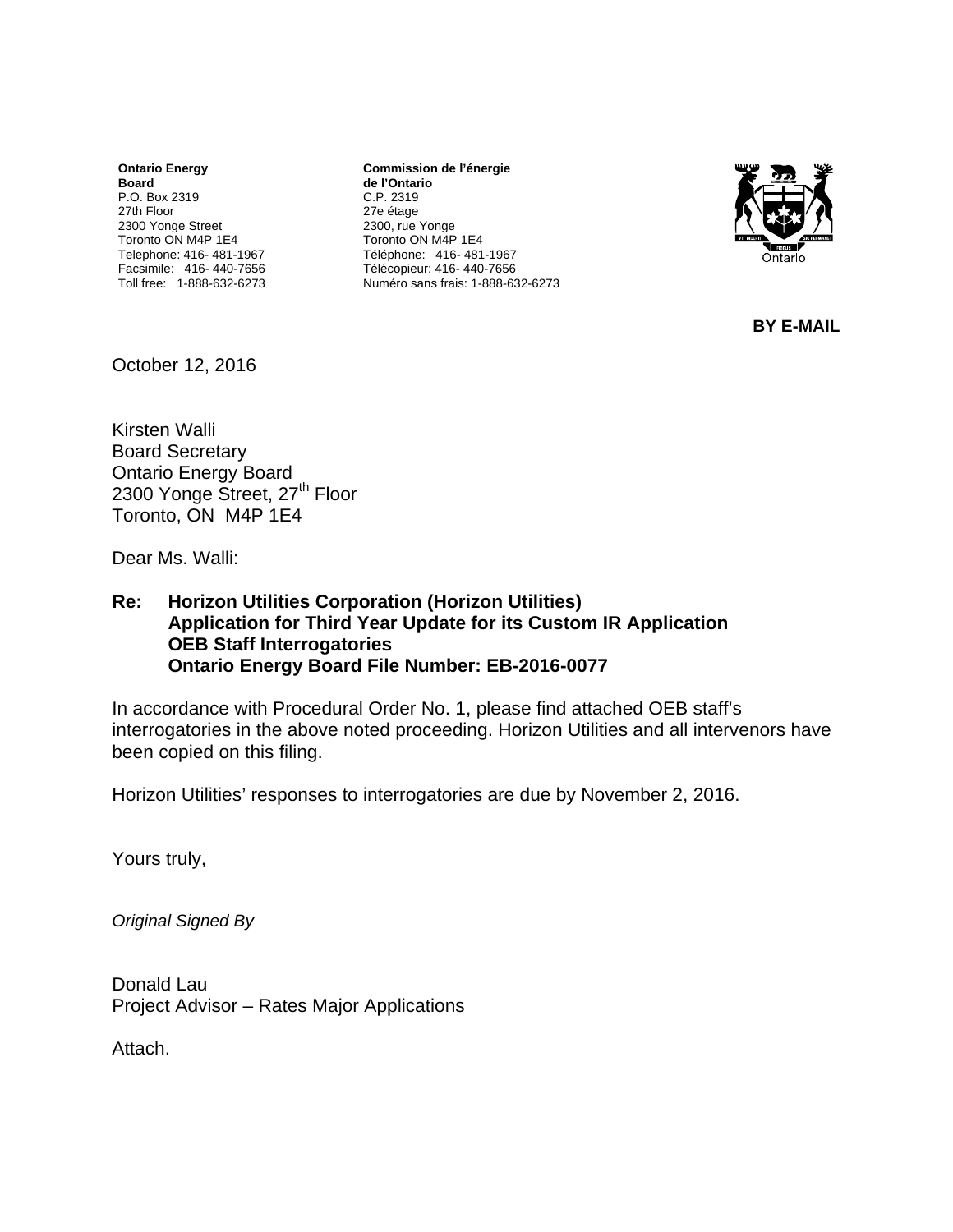# **OEB Staff Interrogatories Application for Third Year Update for its Custom IR Application Horizon Utilities Corporation (Horizon Utilities) EB-2016-0077 October 12, 2017**

## **RTSR Work Form**

#### **1-Staff-1 Large Use customer Non-loss Adjusted Metered kWh Ref: RTSR Work Form – 4. RRR Ref: DVA Continuity Schedule**

Horizon provided class determinants in the RTSR Work Form with values from RRR and also provided class determinants in DVA Continuity Schedule with values from RRR.

- a) Please explain the difference in Non-loss Adjusted Metered kWh for Large Use and Large Use – Regular rate class and the billing determinants in the DVA work sheet.
- b) Please explain the difference in Non-loss Adjusted Metered kW for Large Use rate class and the billing determinants in the DVA work sheet.

# **1-Staff-2 Historical Hydro One Network, Line Connection, and Transformation Connection Rate**

# **Ref: RTSR Work Form – 6. Historical Wholesale**

Horizon provided Hydro One Sub-Transmission Rates for January - April for 2015 and May 2015 – January 2016 in tab "5. UTRs and Sub-Transmission". 2015 rates were also calculated in tab "6. Historical Wholesale".

a) Please explain the difference in rates calculated between the months January to April for Hydro One Network, Line Connection, and Transformation Connection in tab "6. Historical Wholesale" (\$3.41, \$0.79, and \$1.80 respectively) and the rate provided in tab "5. UTR and Sub-Transmission". (\$3.23, \$0.65, and \$1.62 respectively).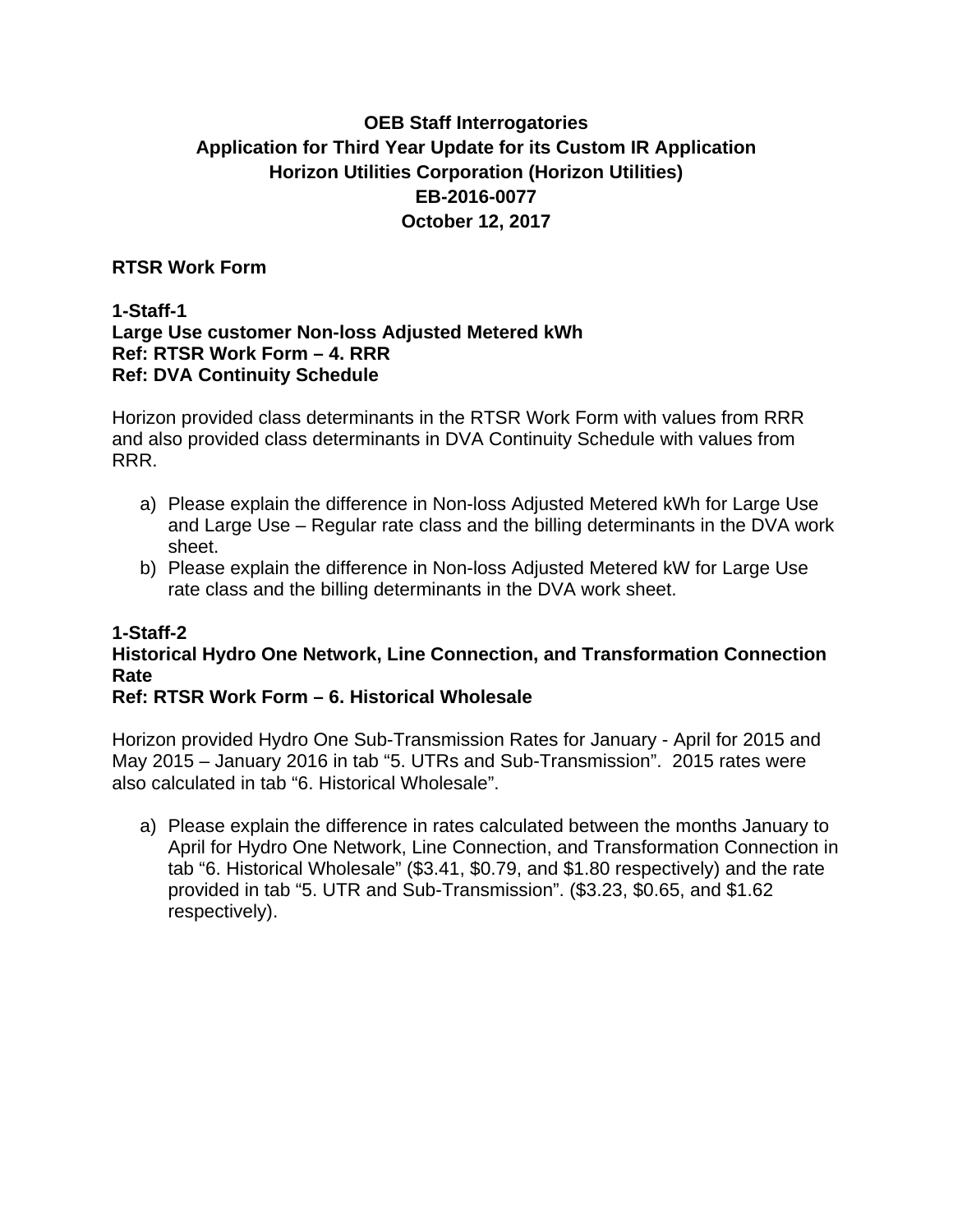## **Annual Adjustments**

## **1-Staff-3**

# **Capital Investment Variance Account Ref: Table 3 – 2015 Capital Additions – 2015 Actual vs. Custom IR Application**

- a) Please confirm the approved Capital Additions used for the calculation of Capital Investment Variance Account calculation is the same as the approved Capital Expenditures in the settlement proposal EB-2014-0002.
- b) If not the same, please provide the approved capital additions for 2015 in the settlement proposal.
- c) Please explain why the actuals capital additions are \$8,328,692 higher than the forecasted amount.
- d) Were all of the projects proposed in the Capital Expenditure Plan for 2015 completed?
- e) If not, please provide details of forecasted projects versus completed projects.

## **Cost Allocation**

#### **1-Staff-4 Street Lighting Adjustment Factor Ref: Table 4 – 2017 Street Lighting Adjustment Factor**

Horizon provided 2017 number of customers for the residential rate class for calculating average NCP4 per customer.

a) Please explain the difference in number of residential customers used in Table 4 and the 2017 load forecast in the EB-2014-0002 settlement agreement.

### **1-Staff-5 2017 Proposed Revenue Requirement Ref: Table 7 – 2017 Base and Service Revenue Requirement by Class**

Horizon had referenced the Total Base Revenue Requirement approved by the Board in 2017 to be \$121,162,742.

- a) Please explain the decrease in service revenue requirement from \$121,316,177 in the settlement proposal to \$121,162,742 in the application.
- b) Please also clarify if the total in table 7 is Base Revenue Requirement or Service Revenue Requirement.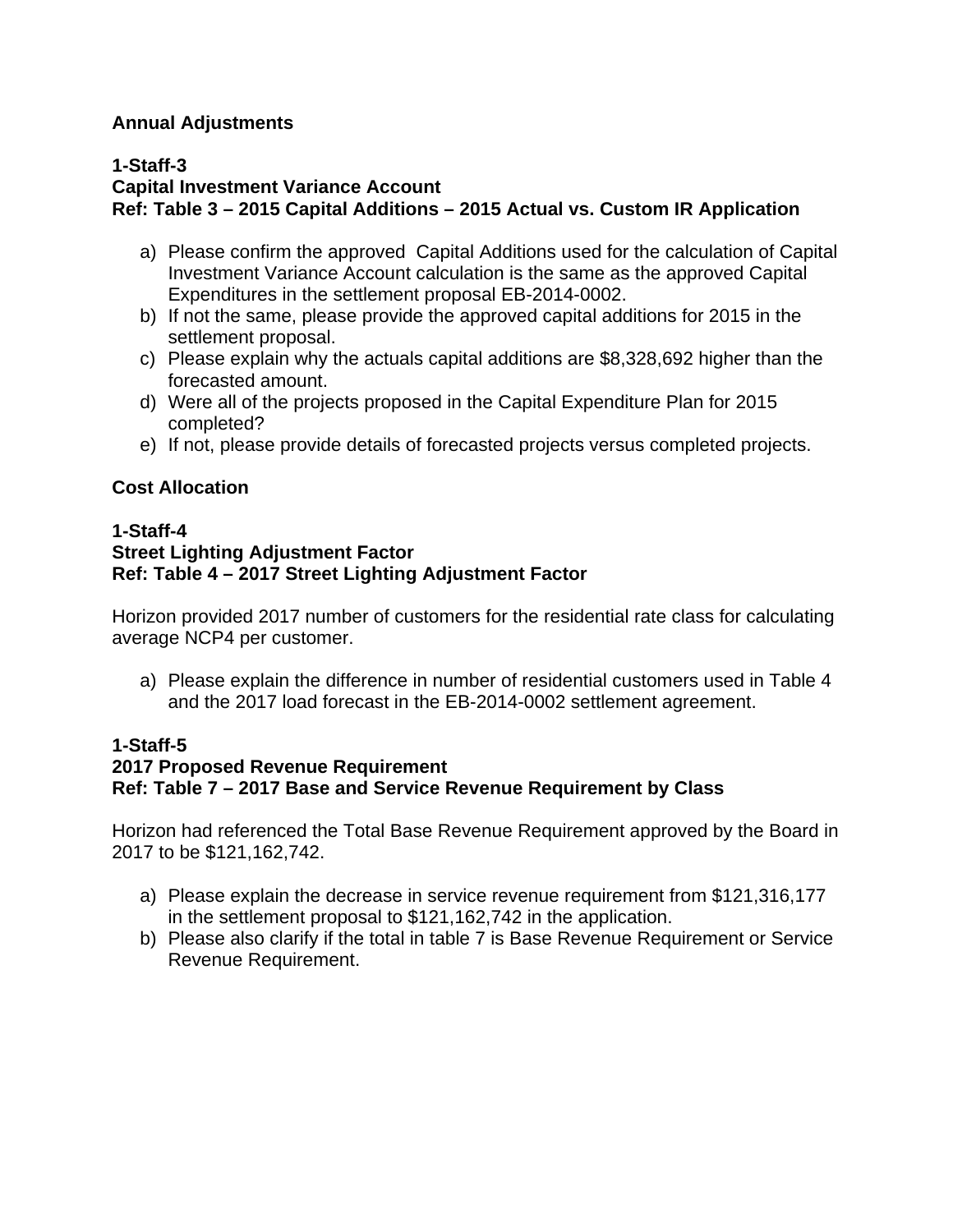## **New Distribution Rate Design**

### **1-Staff-6 New Distribution Rate Design Ref: Page 33 of 69 line 17 Ref: Table 25 – Base Revenue Requirement by Rate Class**

On page 33 Horizon had stated "The Residential portion of the proposed 2017 base revenue requirement to which the new distribution rate design applies is \$71,374,149 as identified in the table below." In Table 25 the Residential portion of the 2017 proposed revenue requirement is \$71,373,807.

a) Please confirm which is the correct number for residential revenue requirement \$71,374,149 or \$71,373,807.

### **Summary of Adjustments to the Revenue Requirement**

#### **1-Staff-7 Cost of Power 2017 Annual Filing Ref: Table 31 – Cost of Power 2017 Annual Filing vs Custom IR**

Horizon stated "The updated Cost of Power amounts incorporate (i) the RPP price increase effective May 1, 2016; (ii) Hydro One 2016 UTRs and STRs approved by the OEB January 14, 2016; (iii) an update to Horizon Utilities' demand from 2014 to 2015 actuals in the RTSR model; (iv) an increase to the SME charge as a result of an update to the number of customers; (v) a change in the ratio of RPP to non-RPP volumes; (vi) a decrease in the Wholesale Market Service Rate of \$0.0008/kWh from \$0.0044/kWh to \$0.0036/kWh as approved by the OEB on November 2015; and (vii) the inclusion of the Ontario Electricity Support Program ("OESP") Charge of \$0.0011/kWh."

- a) Please provide the customer class determinants used to calculate the 2017 Cost of Power in Table 31 – Cost of Power 2017 Annual Filing vs Custom IR.
- b) Please provide the calculation for the 2017 Cost of Power column in Table 31 Cost of Power 2017 Annual Filing vs Custom IR.

### **1-Staff-8**

# **Cost of Power 2017 Annual Filing Ref: Table 32 – Impact to Revenue Requirement due to Cost of Power Update**

Horizon provided cost parameters for long-term, short-term, and return on equity for revenue requirement components in Table 32.

a) Please explain why the January 2015 cost parameters are used to calculate the revenue requirement for the Cost of Power Update and not the January 2016 parameters.